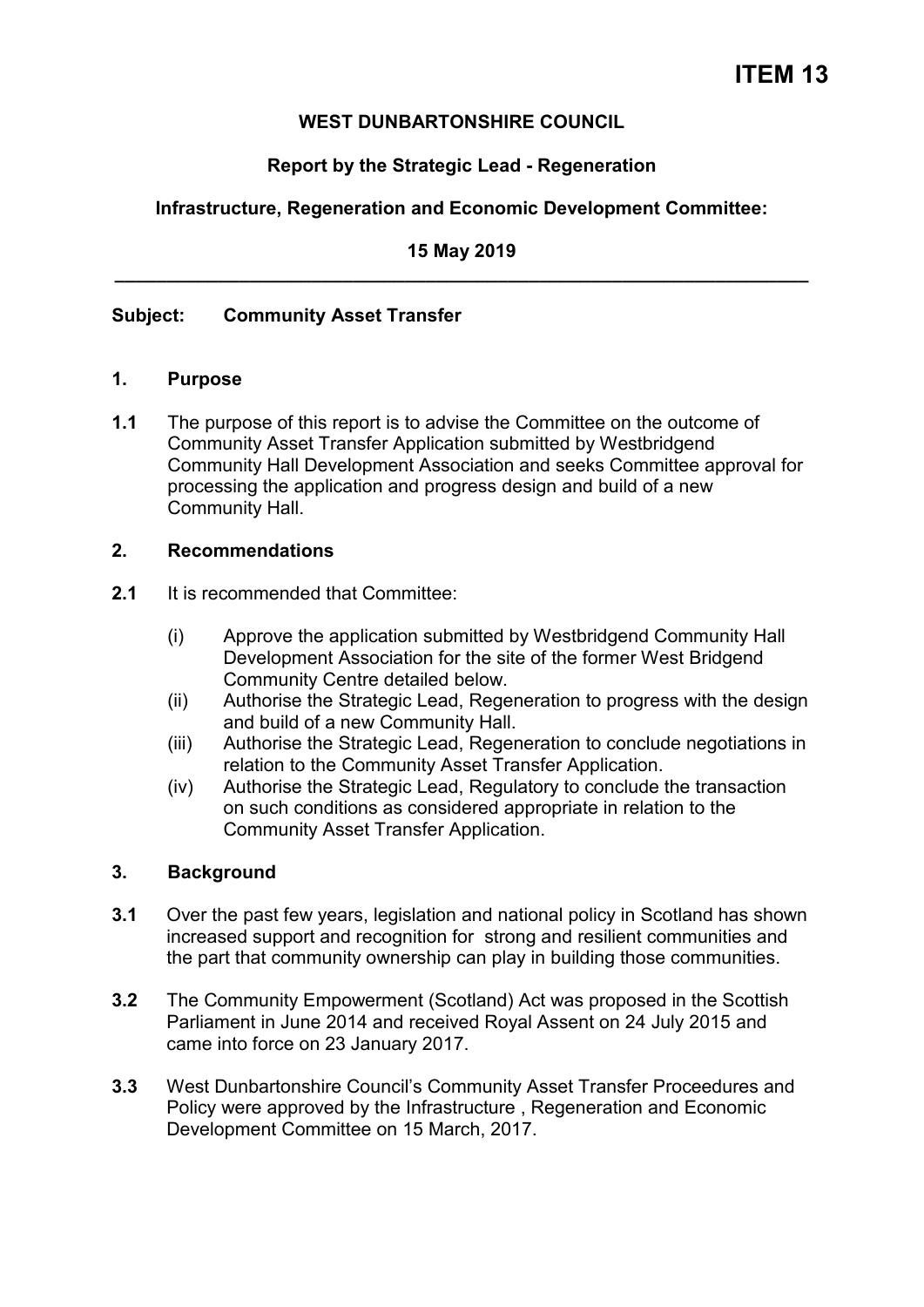**3.4** Following decision at Council on 22 February 2017 Westbridgend Community Centre was demolished with a view that a Community Asset Transfer Application with a detailed business plan would be submitted by a community group for future use.

## **4. Main Issues**

- **4.1** An application was submitted by Westbridgend Community Hall Development Association including a detailed business case on 4 February 2019.
- **4.2** The application contains a detailed business case to sustain a suitable new build community facility to be built at a later date on the site of the former West Bridgend Community Centre.
- **4.3** A plan showing the extent of the transfer request is attached as Appendix 1.
- **4.4** Key target groups will include children and families, young people, people with disabilities, older people, people who have become isolated through a variety of issues.
- **4.5** The group are proposing to open the centre as a community hub. It is proposed that the community hub will include a community café space open to all, an after school and evening clubs for children and people of a variety of ages, parent and toddler groups, elderly lunch clubs, arts and fitness clubs. They envisage that this will bring a positive impact on the lives of all residents in the area.
- **4.5** It is proposed that a detailed design phase for a new community hall on the site of the former Westbridgend Community Hall is progressed, Planning Permission submitted and thereafter progress to tender to appoint a contractor to undertake the build which will follow a tender process to be cconducted in accordance with the Procurement Reform (Scotland) Act 2014 and Council's Standing Orders and Financial Regulations relating to Contracts.
- **4.6** Approval is sought to enter into negotiations with the group for the transfer of a future new build facility subject to the normal conditions applied for a transfer of this type namely exhibition of:
	- an audited annual report:
	- an annual report demonstrating community benefits; and
	- financial evidence of sustainability of the site.

### **5. People Implications**

- **5.1** Other than the Officers time involved in progressing the design face, tender activities and concluding the proposed transfer there are no other people implications.
- **6. Financial and Procurement Implications**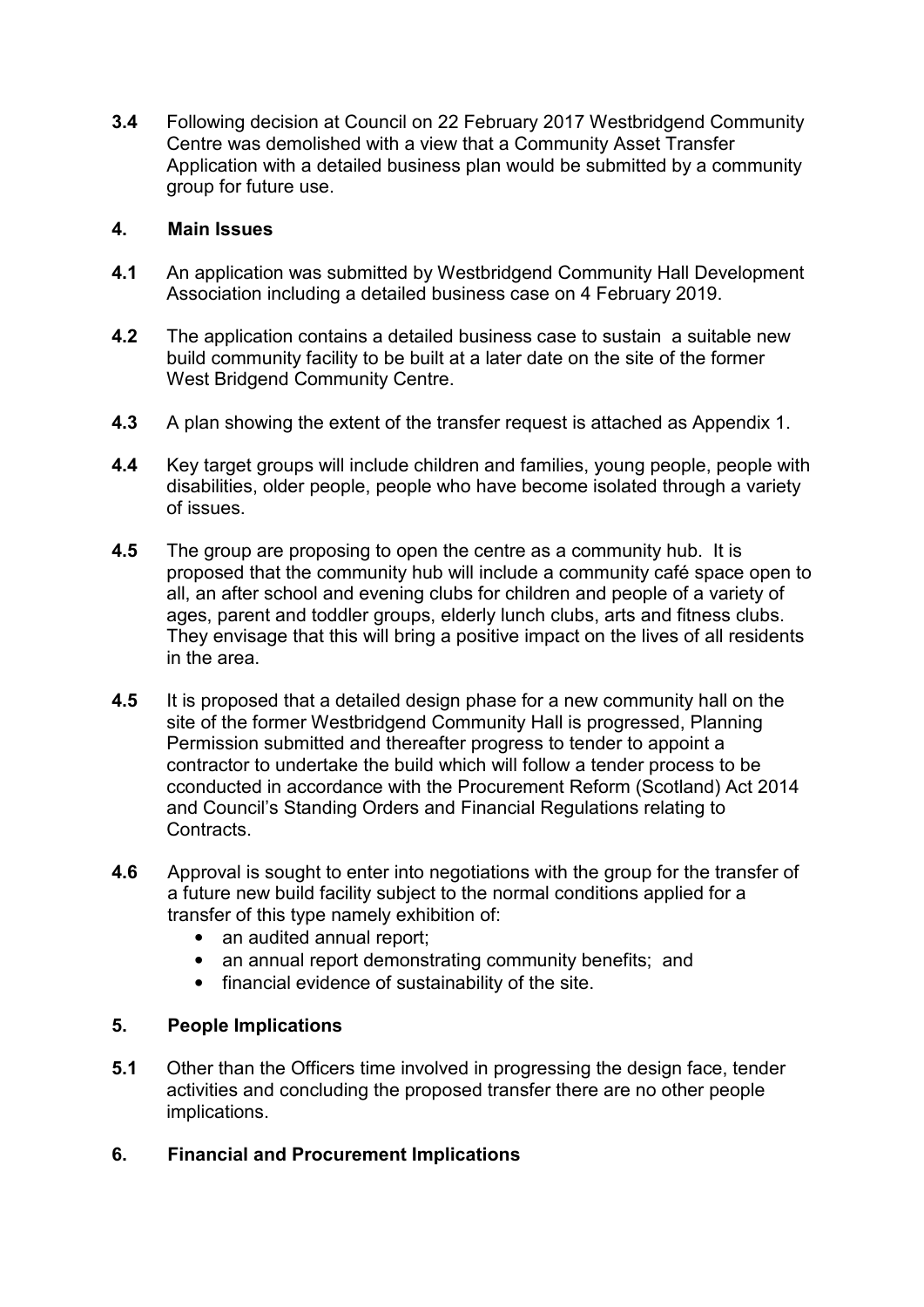- **6.1** The price/rent to be paid for an asset is a key issue relevant to local authorities and to community bodies. The Act does not specify what should be paid, whether the price should be at market value or at a discount, nor does it offer any guidance as to how the non-financial benefits of a proposal are to be assessed. The regulations will not provide further direction in this respect, however, the Scottish Government has set up a working group to provide guidance on the valuation and assessment of non-financial benefits associated with asset transfer.
- **6.2** Council on 22 February 2017 granted a budget allocation of £675,000 to fund both the demolition and subsequent new build facility. It is believed that the project can be delivered within budget allocation available.

# **7. Risk Analysis**

- **7.1** The community group may withdraw from any proposed transfer and a new build facility is built without any processes in place to run the facility.
- **7.2** There is also a risk that the transfer may proceed but not to the originally envisaged community ownership.

### **8. Equalities Impact Assessment (EIA)**

- **8.1** An Equality Impact Screening was undertaken, which identified that the positive impact of a Community Asset Transfer Policy and Procedures was the delivery of clearer direction and greater reach to protected groups.
- **8.2** An Equality Impact Screening did not indicate any further action required in relation to this transaction.

### **9. Consultation**

- **9.1** Preparation of the Community Asset Transfer Policy and Procedures was undertaken in consultation with external bodies such as West Dunbartonshire Community and Volunteering Services (WDCVS), West Dunbartonshire Equalities Forum, Development Trust Association Scotland and West Dunbartonshire Community Alliance Group.
- **9.2** The Council's Legal and Regulatory Services have provided advice and recommendations along with various other Council services including Finance, Economic Development and Regeneration, and Corporate and Community Planning.
- **9.3** No further consultations were deemed necessary.

### **10. Strategic Assessment**

**10.1** The Community Asset Transfer Policy and Procedures reinforces the Council's commitment to community empowerment. By noting this policy and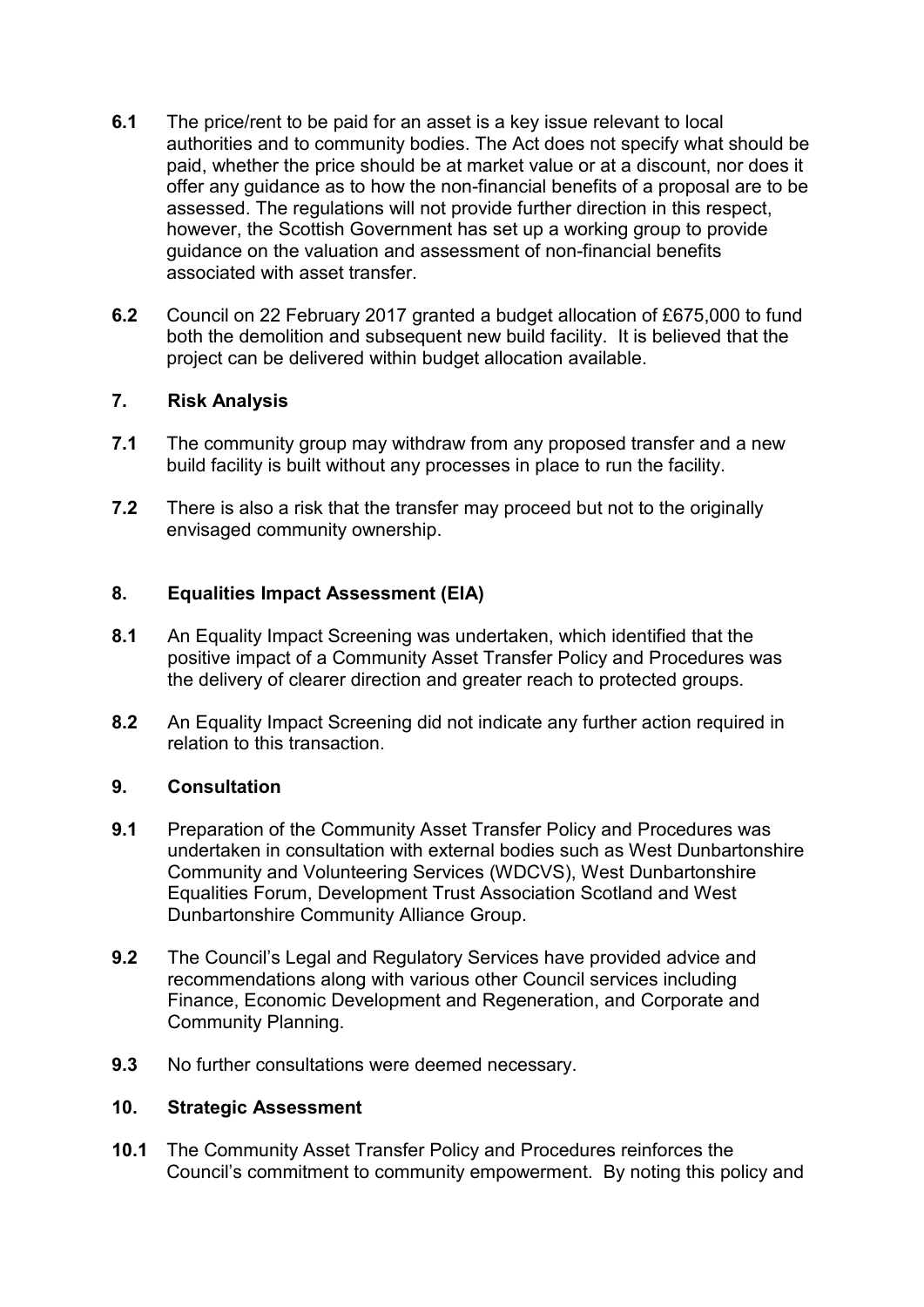approving subsequent asset transfers the Council will assist in the improvements to local community bodies and provide them with opportunities to develop local services and activities which will enhance their local area.

| Dale. To April 2019       |                                                                                                                                                                                                                                                                |
|---------------------------|----------------------------------------------------------------------------------------------------------------------------------------------------------------------------------------------------------------------------------------------------------------|
| <b>Person to Contact:</b> | Michelle Lynn, Assets Co-ordinator, Council Offices,<br>Bridge Street, Dumbarton G82 1NT, T: 01389 776992,<br>Email: michelle.lynn@west-dunbarton.gov.uk                                                                                                       |
| <b>Appendices:</b>        | Appendix 1 – Site Layout Plan.                                                                                                                                                                                                                                 |
| <b>Background Papers:</b> | Report by the Executive Director of Housing,<br>Environmental and Economic Development to the<br>Housing, Environment and Economic Development<br>Committee on 13 February 2013: Property and Land<br>Asset Disposal Strategy 2013 - 2018                      |
|                           | Report by the Executive Director of Infrastructure and<br>Regeneration to the Infrastructure, Regeneration and<br>Economic Development Committee on 18 June 2014:<br>Progress Report and updating of Property and Land Asset<br>Disposal Strategy 2013 - 2018. |
|                           | Report by the Executive Director of Infrastructure and<br>Regeneration to the Infrastructure, Regeneration and<br>Economic Development Committee on 18 March 2015:<br>Update on Property and Land Asset Disposal Strategy<br>2013-2018                         |
|                           | Report by the Executive Director of Infrastructure and<br>Regeneration to the Infrastructure, Regeneration and<br>Economic Development Committee on 25 November<br>2015: Update on Property and Land Asset Disposal<br><b>Strategy 2013-2018</b>               |
|                           | Report by the Executive Director of Infrastructure and<br>Regeneration to Community Planning on 15 <sup>th</sup> April 2015:<br><b>Community Asset Transfer Policy and Procedures</b>                                                                          |
|                           | Report by the Strategic Lead of Regeneration to<br>Community Planning on 4 <sup>th</sup> May 2016: Community Asset<br>Transfer Policy and Procedures.                                                                                                          |

### **Jim McAloon Strategic Lead of Regeneration Date: 15 April 2019**